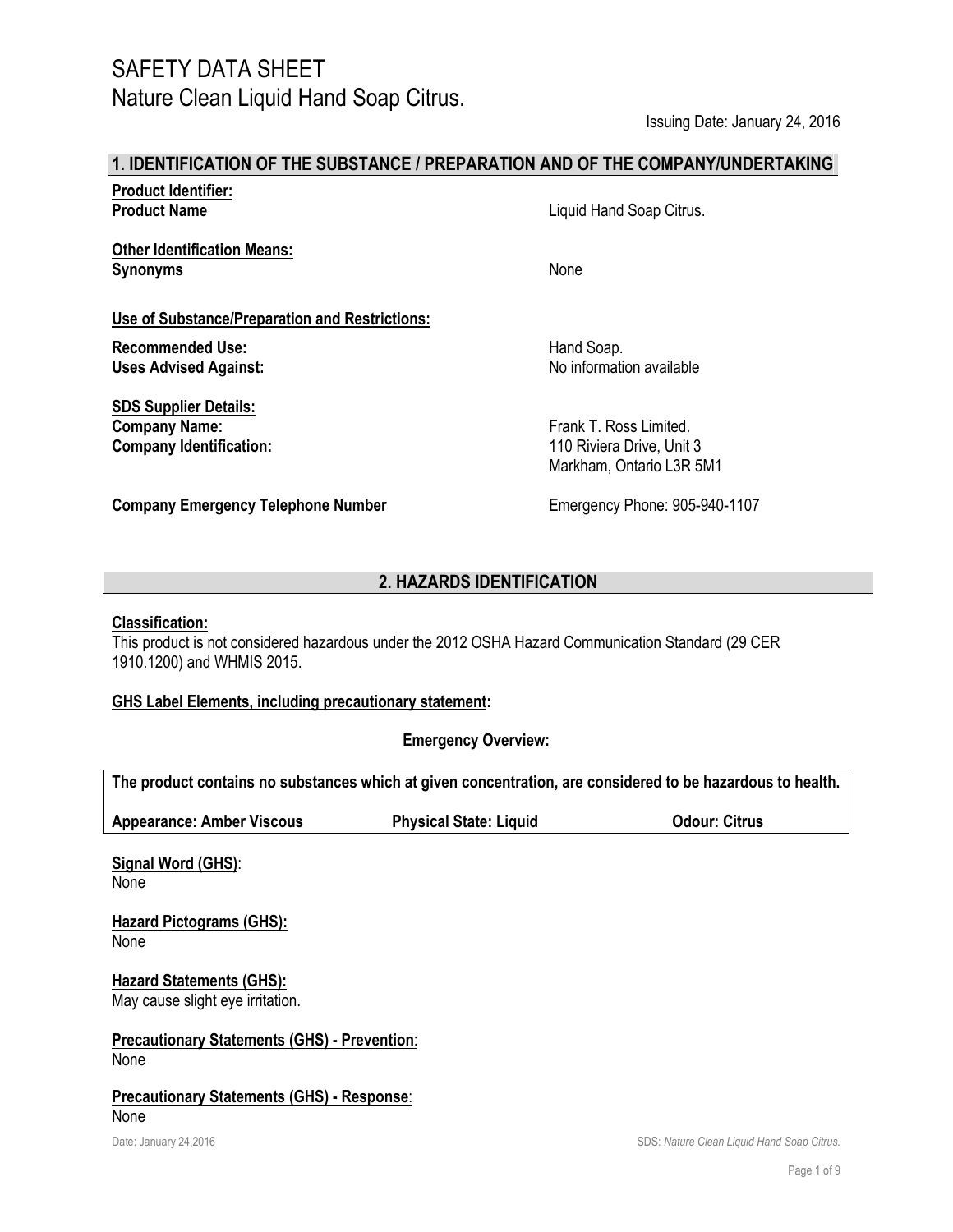**Issue date: January 24, 2016**

**Precautionary Statements (GHS) - Storage**: None

**Precautionary Statements (GHS) - Disposal**: None

**Hazards not otherwise classified (HNOC):** None

**Interactions with Other Chemicals:** None

# **3. COMPOSITION / INFORMATION ON INGREDIENTS**

| <b>Chemical Description:</b> | Chemical |              |                               |
|------------------------------|----------|--------------|-------------------------------|
| Ingredient                   | CAS#     | $%$ by<br>Wt | <b>Trade</b><br><b>Secret</b> |
| Potassium Oleate             | 143-18-0 | $7 - 15$     | $\star$                       |
| Glycerin                     | 56-81-5  | $1 - 5$      | $\star$                       |

\* The exact percentage (concentration) of composition has been withheld as a trade secret.

| <b>4. FIRST AID MEASURES</b>                                                             |                                                                                                                                                                                    |  |
|------------------------------------------------------------------------------------------|------------------------------------------------------------------------------------------------------------------------------------------------------------------------------------|--|
| <b>First Aid Measures:</b>                                                               |                                                                                                                                                                                    |  |
| Eye Contact:                                                                             | Remove contacts. Flush with water for at least 15 minutes, occasionally lifting the<br>upper and lower eyelids. Get medical attention immediately.                                 |  |
| <b>Skin Contact:</b>                                                                     | Thoroughly wash exposed skin with water.                                                                                                                                           |  |
| Inhalation:                                                                              | Remove to fresh air. If symptoms persist consult physician.                                                                                                                        |  |
| Ingestion:                                                                               | Wash out mouth with water. Drink plenty of water. Do not induce vomiting unless<br>directed by medical personal. Never give anything to an unconscious person. Get<br>medical aid. |  |
| <b>Notes to Physician:</b>                                                               | Treatment based on judgment of attending physician.                                                                                                                                |  |
| Most Important symptoms and effects, both acute and delayed:<br>No information available |                                                                                                                                                                                    |  |

|                                     | <b>5. FIRE FIGHTING MEASURES</b>                                                       |
|-------------------------------------|----------------------------------------------------------------------------------------|
| <b>Suitable Extinguishing Media</b> | Flood with water for extinguishing agent. CO2, dry chemical, alcohol resistant<br>foam |
| Unsuitable Extinguishing Media      | No information available.                                                              |
| <b>Specific Exposure Hazards</b>    | Thermal decomposition releases irritating gases.                                       |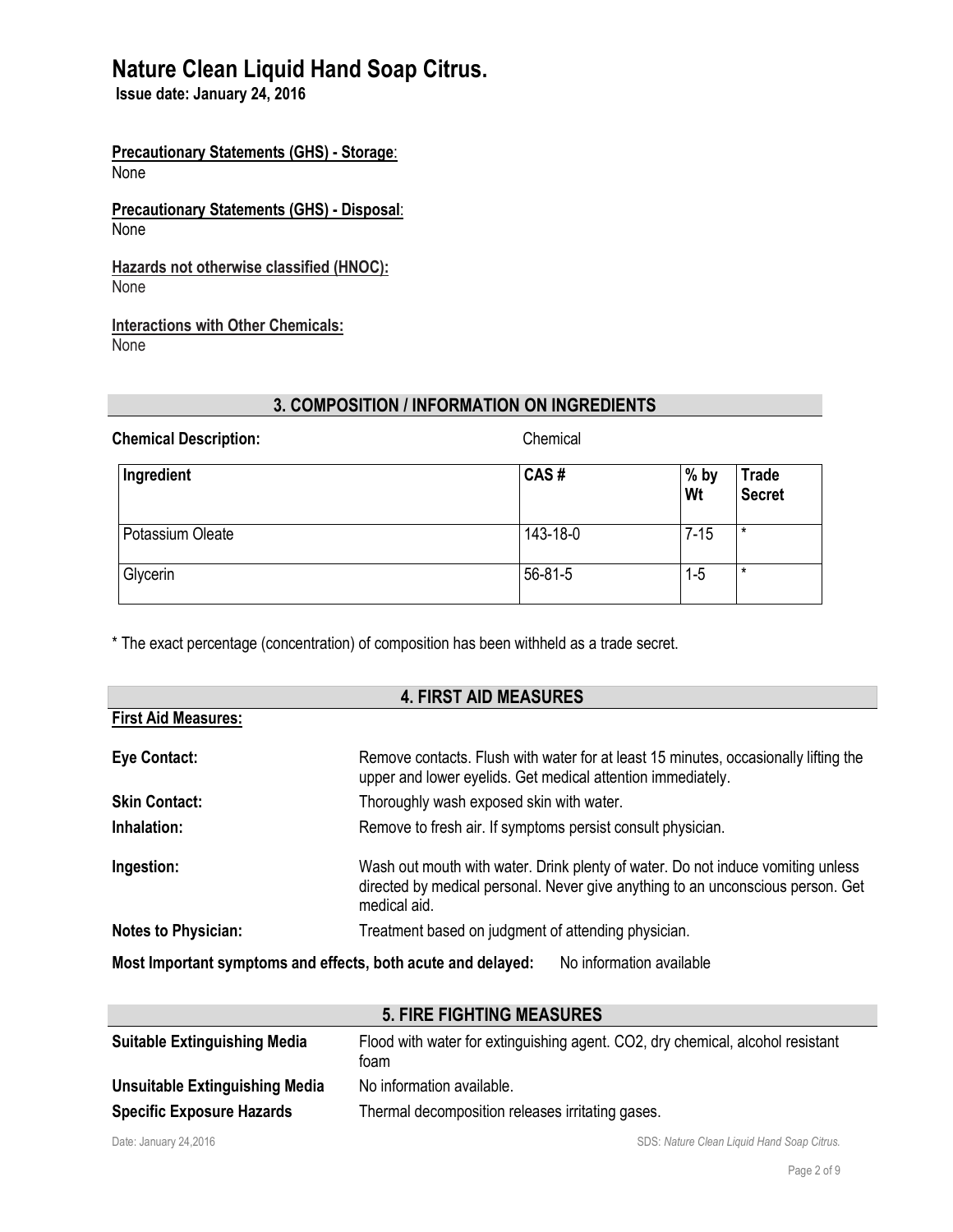**Issue date: January 24, 2016**

| <b>Hazardous Combustion Products</b>                               | Carbon Oxides.                                                                                                            |
|--------------------------------------------------------------------|---------------------------------------------------------------------------------------------------------------------------|
| <b>Explosion Data:</b><br><b>Sensitivity to Mechanical Impact:</b> | None.                                                                                                                     |
| <b>Sensitivity to Static Discharge:</b>                            | None.                                                                                                                     |
| Special safety equipment:                                          | Self-contained positive pressure breathing apparatus (MSHA/NIOSH approved or<br>equivalent) and full protective clothing. |

## **6. ACCIDENTAL RELEASE MEASURES**

|                                                       | <b>Personal Precautions, Protective Equipment and Emergency Procedures:</b>         |  |
|-------------------------------------------------------|-------------------------------------------------------------------------------------|--|
| <b>General Measures:</b>                              | Do not get in eyes or on clothing. Do not breathe mist.                             |  |
| <b>Environmental Precautions:</b>                     |                                                                                     |  |
| <b>Environmental Precautions:</b>                     | Prevent entry to sewers and public waters.                                          |  |
| Methods and Material for Containment and Cleaning Up: |                                                                                     |  |
| <b>Method for Containment:</b>                        | Contain any spills with dikes to prevent migration and entry into sewers or         |  |
| <b>Methods for Cleaning Up:</b>                       | streams.<br>Clear up spills immediately with absorbent and dispose of waste safely. |  |
| <b>Procedures for Non-Emergency Personnel:</b>        |                                                                                     |  |
| <b>Protective Equipment:</b>                          | Use appropriate personal protection equipment (PPE).                                |  |
| <b>Emergency Procedures:</b>                          | Evacuate unnecessary personnel.                                                     |  |
| <b>Procedures for Emergency Personnel:</b>            |                                                                                     |  |
| <b>Protective Equipment:</b>                          | Equip cleanup crew with proper protection.                                          |  |
| <b>Emergency Procedures:</b>                          | Ventilate area.                                                                     |  |
| <b>Reference to Other Sections:</b>                   | See Heading 8. Exposure Controls and Personal Protection.                           |  |
|                                                       |                                                                                     |  |

## **7. HANDLING AND STORAGE**

## **Precautions for Safe Handling:**

**Handling:** Ensure good ventilation/exhaustion at the workplace.

**Information about fire and explosion protection:** Keep respiratory protective device available. No special measures required.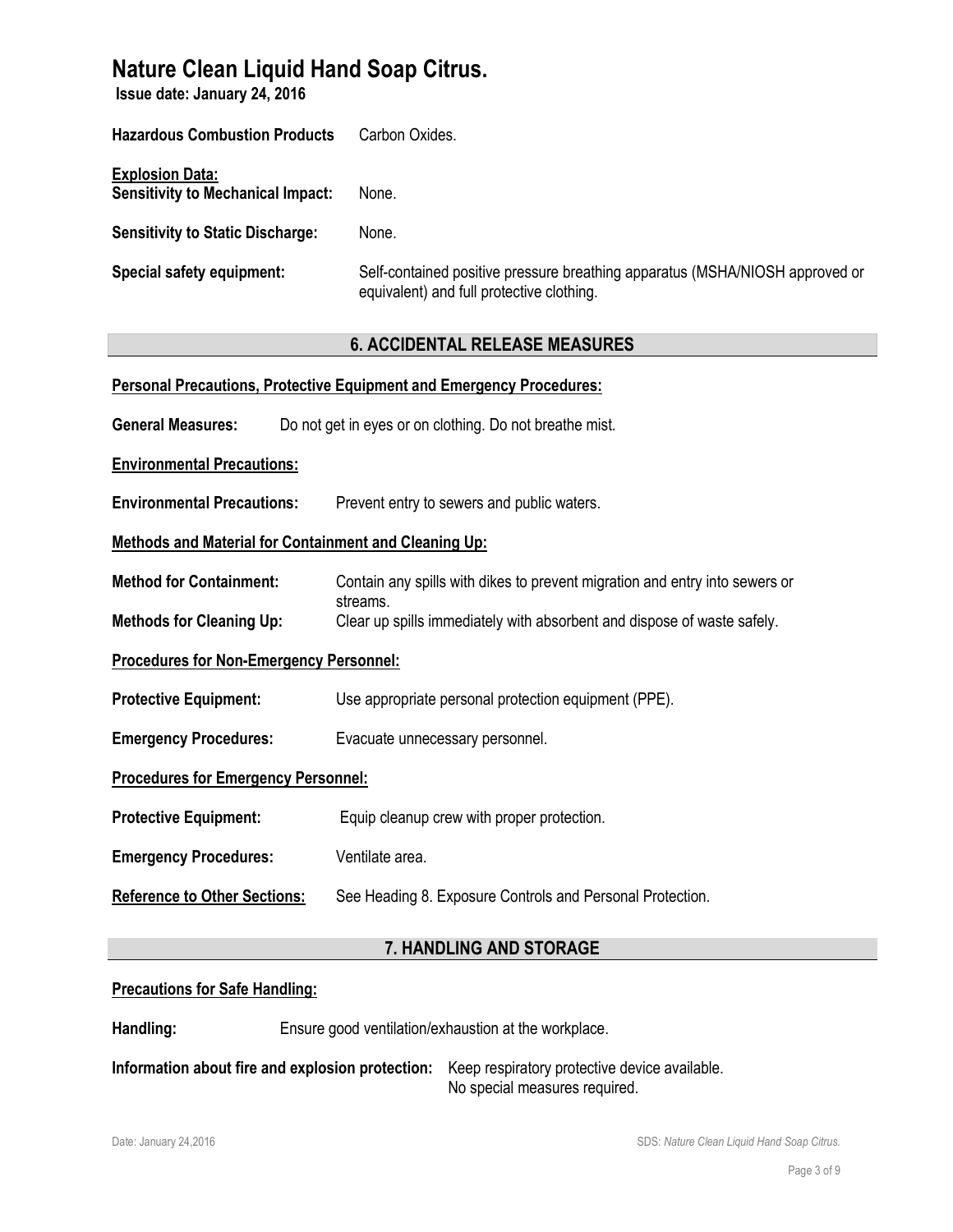**Issue date: January 24, 2016**

## **Conditions for safe storage, including any incompatibilities:**

**Requirements to be met by storerooms and receptacles:** Store in a cool location.

**Information about storage in one common storage facility:** Store away from foodstuffs.

| Further information about storage conditions: | Store in cool, dry conditions in well sealed receptacles.<br>Store receptacle in a well ventilated area.<br>Keep container tightly sealed.<br>Store product above 5°C.<br>Do not allow to freeze. |
|-----------------------------------------------|---------------------------------------------------------------------------------------------------------------------------------------------------------------------------------------------------|
| Specific end use(s):                          | Hand soap.                                                                                                                                                                                        |

### **8. EXPOSURE CONTROLS / PERSONAL PROTECTION**

## **Control Parameters:**

| <b>Exposure Guidelines</b> | Glycerin CAS#56-8-5:                           |
|----------------------------|------------------------------------------------|
|                            | ACGIH TWA 10 $mg/m3$ mist                      |
|                            | OSHA PEL (TWA) 5 mg/m <sup>3</sup> respirable. |

## **Appropriate Engineering Controls:**

| <b>Engineering Measures</b>            | Showers. Eyewash Stations. Ventilation Systems.                                                                              |  |  |
|----------------------------------------|------------------------------------------------------------------------------------------------------------------------------|--|--|
| <b>Individual Protection Measures:</b> |                                                                                                                              |  |  |
|                                        | Protective not normally require for household use under normal conditions.<br>For industrial or institutional use see below. |  |  |
| Eye protection:                        | Safety goggles.                                                                                                              |  |  |
| <b>Skin protection:</b>                | Use body-covering impervious clothing.                                                                                       |  |  |
| Hand protection:                       | Chemical resistant gloves.                                                                                                   |  |  |
| <b>Respiratory protection:</b>         | Use local exhaust or dilution ventilation.                                                                                   |  |  |
| <b>Working hygiene:</b>                | Take usual precautions when handling. Workers should wash hands before<br>eating, drinking or smoking.                       |  |  |

## **9. PHYSICAL AND CHEMICAL PROPERTIES**

## **Physical and Chemical Properties**

| <b>Physical State</b><br>Appearance<br>Colour<br><b>Property</b>                        | Liquid<br>Viscous<br>Amber<br><b>Values</b>                    | Odour<br><b>Odour Threshold</b><br><b>Remarks/Method</b> | Citrus.<br>No information available.       |
|-----------------------------------------------------------------------------------------|----------------------------------------------------------------|----------------------------------------------------------|--------------------------------------------|
| pH<br><b>Melting/Freezing Point</b><br><b>Boiling Point/Range</b><br><b>Flash Point</b> | $9.8 - 10.5$<br>$0^{\circ}$ C/32F<br>Est 100 C / 212 F<br>None | None known<br>None known<br>None known<br>None known     |                                            |
| Date: January 24,2016                                                                   |                                                                |                                                          | SDS: Nature Clean Liquid Hand Soap Citrus. |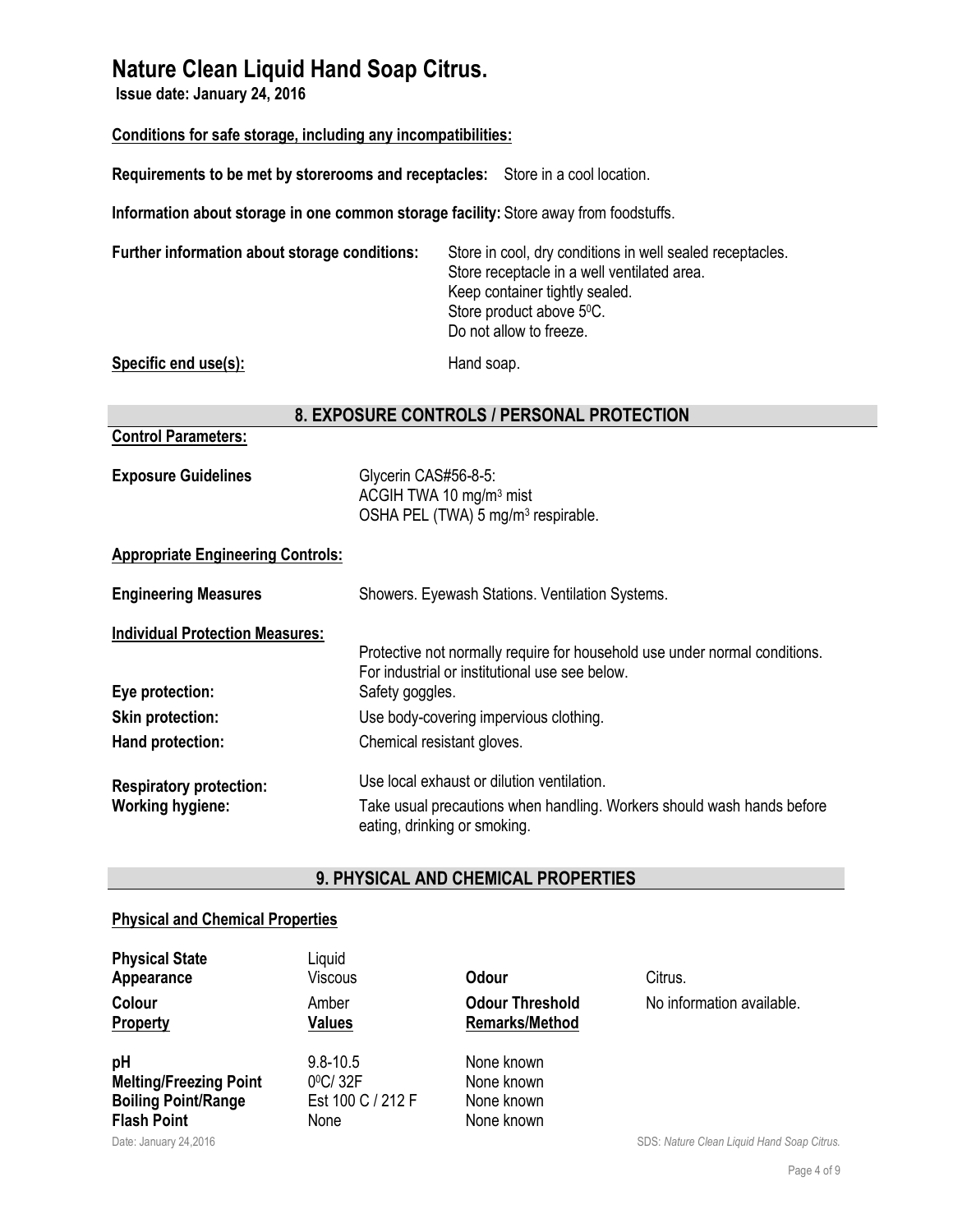**Issue date: January 24, 2016**

| <b>Evaporation Rate</b>           | No data available | None known |
|-----------------------------------|-------------------|------------|
| Flammability (solid, gas)         | No data available | None known |
| <b>Flammability Limit in Air:</b> |                   |            |
| <b>Upper Limit</b>                | No data available | None known |
| <b>Lower Limit</b>                | No data available | None known |
| <b>Vapour Pressure</b>            | No data available | None known |
| <b>Vapour density</b>             | No data available | None known |
| <b>Specific Gravity</b>           | 1.00-1.03 $g/cm3$ |            |
| <b>Water Solubility</b>           | Soluble in water. | None known |
| <b>Solubility Other Solvents</b>  | No data available | None known |
| <b>Partition Coefficient:</b>     |                   |            |
| n-octanol/water                   | No data available | None known |
| <b>Autoignition temperature</b>   | No data available | None known |
| <b>Decomposition</b>              | No data available | None known |
| <b>Temperature</b>                |                   |            |
| <b>Kinematic Viscosity</b>        | No data available | None known |
| <b>Dynamic Viscosity</b>          | 800-1200 cps      | None known |
| <b>Explosive Properties</b>       | No data available | None known |
| <b>Oxidizing Properties</b>       | No date available | None known |
| <b>Other Properties:</b>          |                   |            |
| <b>Softening Point</b>            | No data available |            |
| <b>VOC Content %</b>              | No data available |            |
| <b>Particle Size</b>              | No data available |            |
| <b>Particle Size Distribution</b> | No data available |            |

## **10. STABILITY AND REACTIVITY**

| <b>Reactivity:</b>                                | No data available                           |
|---------------------------------------------------|---------------------------------------------|
| <b>Chemical Stability:</b>                        | Stable under recommended storage conditions |
| <b>Possibility of Hazardous Reactions:</b>        | None under normal processing                |
| <b>Hazardous Polymerization:</b>                  | Does not occur.                             |
| <b>Conditions to avoid:</b>                       | Incompatible agents                         |
| Incompatible materials:                           | Oxidizing agents, acids.                    |
| <b>Hazardous Decomposition Products:</b>          | Carbon oxides.                              |
| Thermal Decomposition / Conditions to be avoided: | Not known.                                  |

## **11. TOXICOLOGICAL INFORMATION**

**Information on likely routes of exposure:**

| <b>Product Information</b> |
|----------------------------|
| Inhalation                 |
| <b>Eye Contact</b>         |
| <b>Skin Contact</b>        |
| Ingestion                  |

Specific test data for substance/mixture not available **Slight irritation** Non irritating under normal circumstances. Specific test data for substance/mixture not available

#### **Component Information:**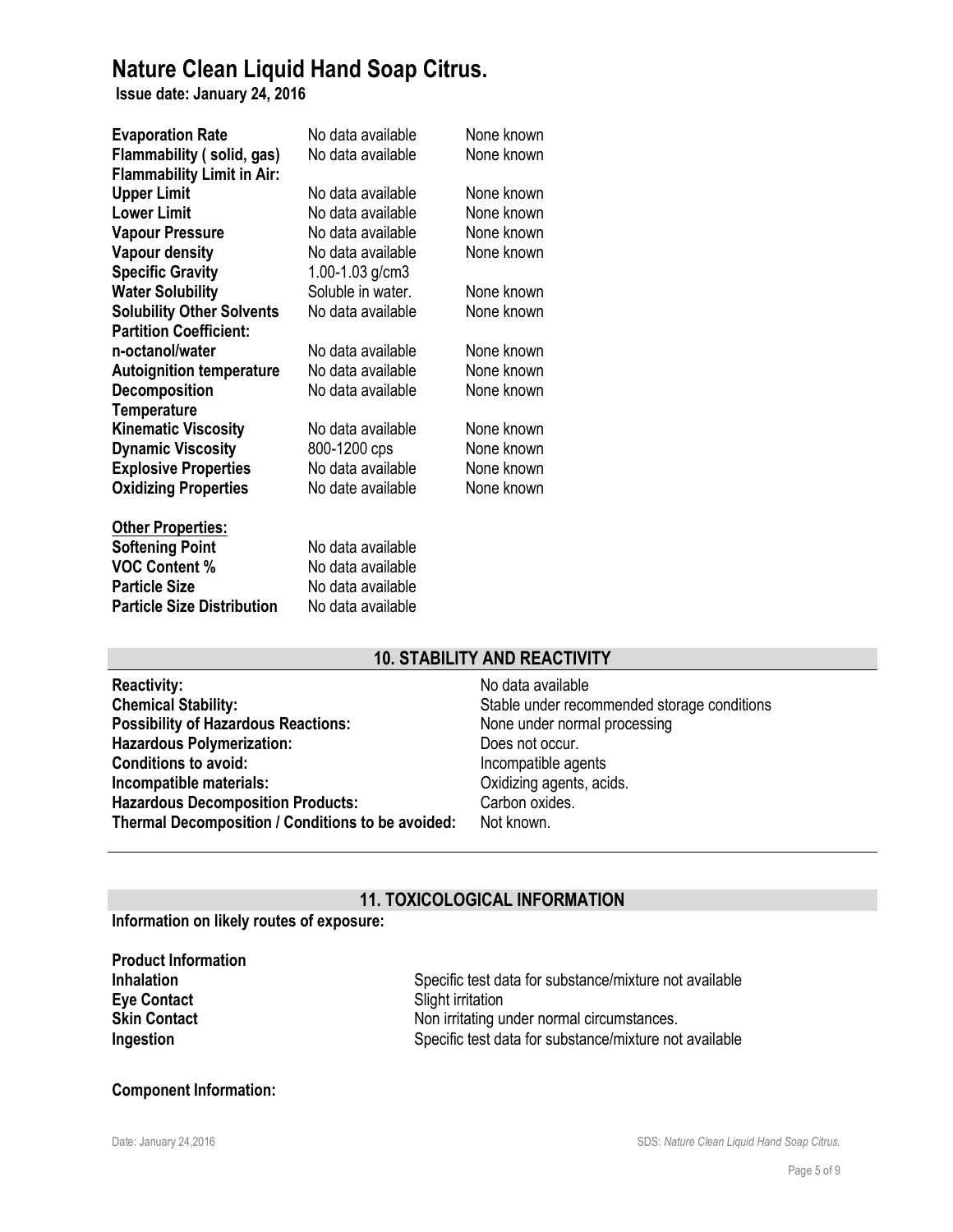**Issue date: January 24, 2016**

| <b>Chemical Name</b>                                                                                                                                                                                                                                                                                                                                                                                                                                                                                                                                                                                                                                                     | Oral LD50                                                                                                                                                            | <b>Dermal LD50</b>                 | <b>Inhalation LC50</b>                                                                                                                                    |  |
|--------------------------------------------------------------------------------------------------------------------------------------------------------------------------------------------------------------------------------------------------------------------------------------------------------------------------------------------------------------------------------------------------------------------------------------------------------------------------------------------------------------------------------------------------------------------------------------------------------------------------------------------------------------------------|----------------------------------------------------------------------------------------------------------------------------------------------------------------------|------------------------------------|-----------------------------------------------------------------------------------------------------------------------------------------------------------|--|
| Potassium Oleate CAS#143-18-0                                                                                                                                                                                                                                                                                                                                                                                                                                                                                                                                                                                                                                            | <2,000 mg/Kg(rat)                                                                                                                                                    | $< 5,000$ mg/Kg(rabbit)            | No data available.                                                                                                                                        |  |
| CAS#56-81-5<br>Glycerin                                                                                                                                                                                                                                                                                                                                                                                                                                                                                                                                                                                                                                                  | $12,600$ mg/Kg(rat)                                                                                                                                                  | 2190mg/Kg(rabbit)                  | No data available.                                                                                                                                        |  |
| <b>Information on Toxicological Effects:</b>                                                                                                                                                                                                                                                                                                                                                                                                                                                                                                                                                                                                                             |                                                                                                                                                                      |                                    |                                                                                                                                                           |  |
| <b>Symptoms</b>                                                                                                                                                                                                                                                                                                                                                                                                                                                                                                                                                                                                                                                          |                                                                                                                                                                      |                                    | None known                                                                                                                                                |  |
| Delayed/Immediate/Chronic Effects from short and long term exposure:                                                                                                                                                                                                                                                                                                                                                                                                                                                                                                                                                                                                     |                                                                                                                                                                      |                                    |                                                                                                                                                           |  |
| <b>Sensitization</b><br><b>Mutagenic Effects</b><br>Carcinogenicity<br><b>Reproductive Toxicity</b><br><b>STOT- Single Exposure</b><br><b>STOT Repeated exposure</b><br><b>Chronic Toxicity</b><br><b>Target Organ Effects</b><br><b>Numerical Measures of Toxicity (based on GHS Chapter 3.1)</b>                                                                                                                                                                                                                                                                                                                                                                       |                                                                                                                                                                      |                                    | None known<br>None known<br>No ingredients listed as a carcinogen<br>None known<br>None known<br>None known<br>None known<br>None Known<br>Not applicable |  |
|                                                                                                                                                                                                                                                                                                                                                                                                                                                                                                                                                                                                                                                                          |                                                                                                                                                                      | <b>12. ECOLOGICAL INFORMATION</b>  |                                                                                                                                                           |  |
| Ecotoxicity:<br>Persistence and<br>Degradability:<br><b>Bioaccumulative Potential:</b><br><b>Mobility in Soil:</b><br><b>Other Adverse Effects:</b><br><b>Other Information:</b>                                                                                                                                                                                                                                                                                                                                                                                                                                                                                         | Not classified.<br>No information available<br>No information available<br>No information available<br>No information available<br>Avoid release to the environment. |                                    |                                                                                                                                                           |  |
|                                                                                                                                                                                                                                                                                                                                                                                                                                                                                                                                                                                                                                                                          |                                                                                                                                                                      | <b>13. DISPOSAL CONSIDERATIONS</b> |                                                                                                                                                           |  |
| Waste treatment Methods<br>This material, as supplied, is not a hazardous waste according to Federal regulations<br>(40 CFR 261). This material could become a hazardous waste if it is mixed with or<br>otherwise comes in contact with a hazardous waste. If chemical additions are made<br><b>Disposal Methods</b><br>to this material, or if the material is processed or otherwise altered. Consult 40 CFR<br>261 to determine whether the altered material is a hazardous waste. Consult the<br>appropriate stare, regional, or local regulations for additional requirements.<br>Dispose of contents/containers in accordance with Federal, State, Provincial and |                                                                                                                                                                      |                                    |                                                                                                                                                           |  |
| <b>Contaminated Packaging:</b>                                                                                                                                                                                                                                                                                                                                                                                                                                                                                                                                                                                                                                           | local regulations.                                                                                                                                                   |                                    |                                                                                                                                                           |  |
| <b>California Hazardous Waste</b><br>Codes                                                                                                                                                                                                                                                                                                                                                                                                                                                                                                                                                                                                                               | None.                                                                                                                                                                |                                    |                                                                                                                                                           |  |
| <b>Ecology - Waste Materials:</b>                                                                                                                                                                                                                                                                                                                                                                                                                                                                                                                                                                                                                                        | Avoid release to the environment.                                                                                                                                    |                                    |                                                                                                                                                           |  |
|                                                                                                                                                                                                                                                                                                                                                                                                                                                                                                                                                                                                                                                                          |                                                                                                                                                                      | <b>14. TRANPORT INFORMATION</b>    |                                                                                                                                                           |  |

**DOT:** Not Regulated **Proper Shipping Name** Not Regulated

Date: January 24,2016 SDS: *Nature Clean Liquid Hand Soap Citrus.*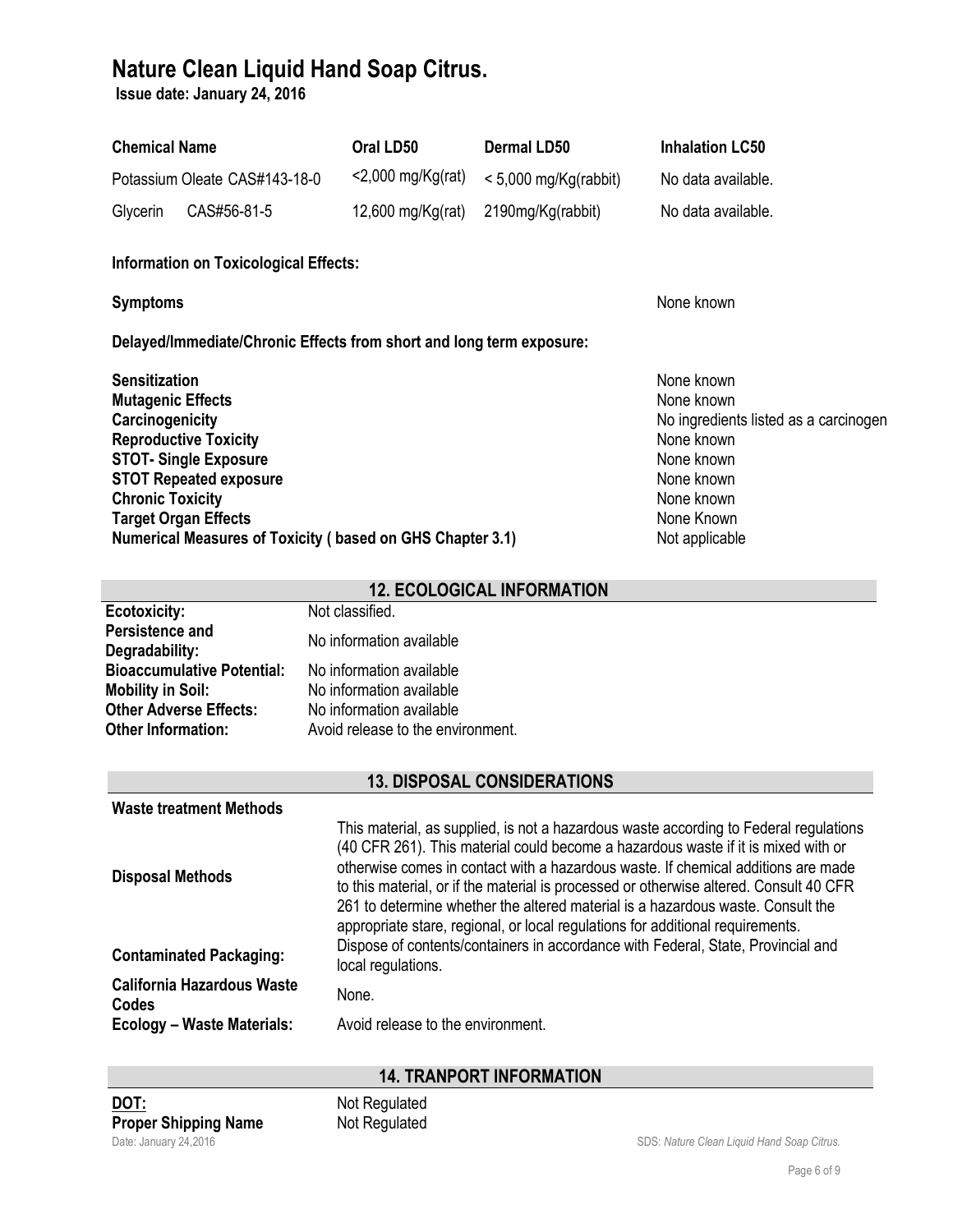**Issue date: January 24, 2016**

| <b>Hazard Class</b>         | Not Applicable |
|-----------------------------|----------------|
| <b>TDG</b>                  | Not Regulated  |
| <b>MEX</b>                  | Not Regulated  |
| <b>ICAO</b>                 | Not Regulated  |
| <b>IATA:</b>                | Not Regulated  |
| <b>Proper Shipping Name</b> | Not Regulated  |
| <b>Hazard Class</b>         | Not Applicable |
| <b>IMDG/IMO:</b>            |                |
| <b>Hazard Class</b>         | Not Applicable |
| <b>RID</b>                  | Not Regulated  |
| <b>ADR</b>                  | Not Regulated  |
| <b>ADN</b>                  | Not Regulated  |

## **15. REGULATORY INFORMATION**

| <b>International Inventories:</b> |  |
|-----------------------------------|--|
| <b>TSCA</b>                       |  |
| DSL                               |  |

Complies All components are listed either on the DSL or NDSL

TSCA – Untied States Toxic Substances Control Act Section 8(b) Inventory

DSL/NDSL – Canadian Domestic Substances List/Non-Domestic Substances List.

### **Canadian Regulations:**

| Canadian WHMIS Classification: | Not WHMIS regulated    |
|--------------------------------|------------------------|
| Canadian DSL:                  | All components appear. |

### **US Federal Regulations:**

### **SARA 313**

Section 313 of Title III of the Superfund Amendments and Reauthorization Act of 1986 (SARA). This product does not contain any chemicals which are subject to the reporting requirements of the Act and Title 40 of the Code of Federal Regulations, Part 372

### **SARA 311/312 Hazard Categories:**

| Acute Health Hazard               | No |
|-----------------------------------|----|
| Chronic Health Hazard             | No |
| Fire Hazard                       | N٥ |
| Sudden Release of Pressure Hazard | N٥ |
| Reactive Hazard                   | N٥ |

### **CWA (Clean Water Act)**

This product contains the following substances which are regulated pollutants pursuant to the Clean Water Act (40 CFR 122.21 and 40 CFR 122.42)

| <b>Chemical Name</b> | <b>CWA-Reportable</b> | <b>CWA-Toxic</b>  | <b>CWA-Priority</b> | <b>CWA-Hazardous</b> |
|----------------------|-----------------------|-------------------|---------------------|----------------------|
|                      | Qtys.                 | <b>Pollutants</b> | <b>Pollutants</b>   | <b>Substances</b>    |

No chemical regulated under CWA.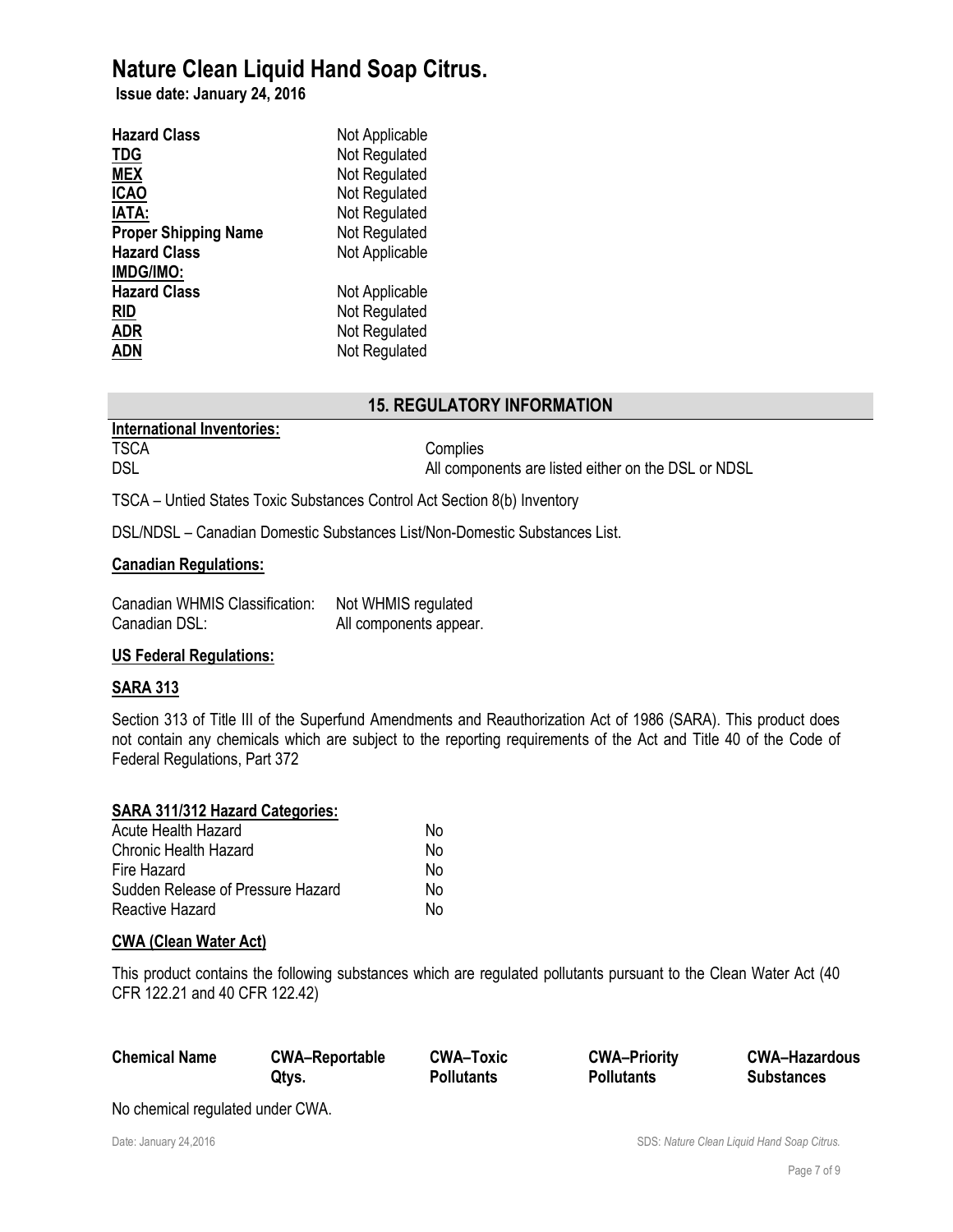**Issue date: January 24, 2016**

### **CERCLA**

This material, as supplied, does not contain substances regulated as a hazardous substance under the Comprehensive Environmental Response Compensation and Liability Act (CERLA) (40 CFR 302)

| <b>Chemical Name</b>                                        | <b>Hazardous Substances</b><br><b>RQs</b> |                      | <b>Extremely Hazardous</b><br><b>Substances RQs</b> | <b>RQ</b>    |                 |
|-------------------------------------------------------------|-------------------------------------------|----------------------|-----------------------------------------------------|--------------|-----------------|
| None                                                        |                                           |                      |                                                     |              |                 |
| <b>US State Regulations:</b>                                |                                           |                      |                                                     |              |                 |
| <b>California Proposition 65</b>                            |                                           |                      |                                                     |              |                 |
| This product does not contain any Proposition 65 Chemicals. |                                           |                      |                                                     |              |                 |
| <b>US State Right-To-Know Regulations</b>                   |                                           |                      |                                                     |              |                 |
| <b>Chemical Name</b>                                        | New Jersey                                | <b>Massachusetts</b> | Pennsylvania                                        | Rhode Island | <b>Illinois</b> |
| No chemicals on the right to know state regulations.        |                                           |                      |                                                     |              |                 |

## **16. OTHER INFORMATION**

|             | <b>Health Hazard</b> | Flammability | <b>Instability</b> | <b>Physical Hazard</b> | Physical and<br><b>Chemical Hazards -</b><br><b>Personal Protections</b> |
|-------------|----------------------|--------------|--------------------|------------------------|--------------------------------------------------------------------------|
| <b>NFPA</b> |                      |              |                    | n/a                    |                                                                          |
| <b>HMIS</b> |                      |              | n/a                |                        | R                                                                        |

#### **HMIS III Rating**

Health: 1 Slight Hazard - Irritation or minor reversible injury possible

Flammability: 0 Minimal Hazard

Physical: 0 Minimal Hazard

Personal Protection: B

**Prepared By:** Lizmar

32 Louisa Street Toronto Ontario M8V 2K6 416-436-5054

**Issuing Date:** January 24, 2016 **Revision Date**: No revisions. **Revision Note:** None.